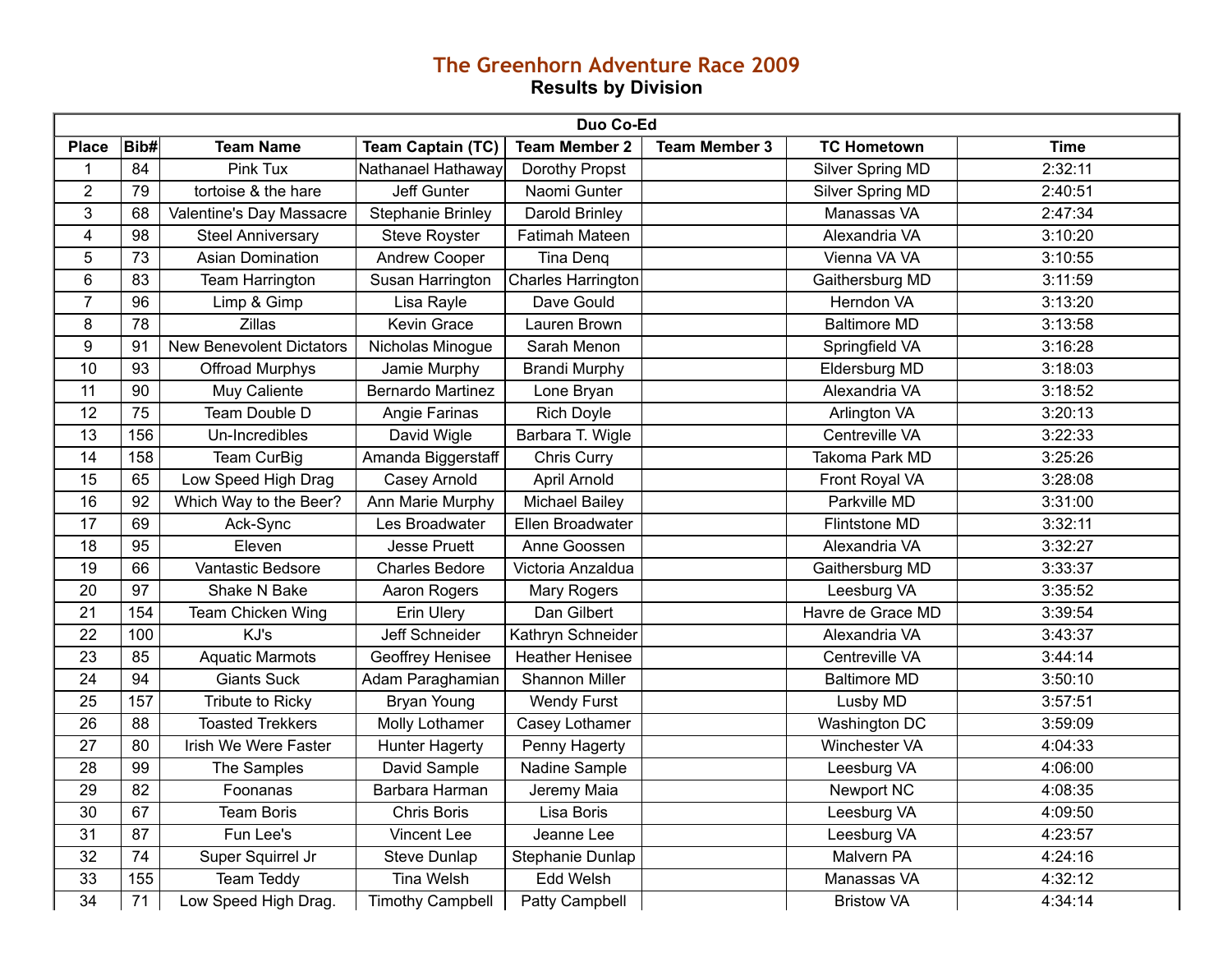| 35                      | 86                | Unleash the Fury           | James Lee                | Chan Duong            |                      | Fairfax VA              | 4:41:31                        |  |  |  |
|-------------------------|-------------------|----------------------------|--------------------------|-----------------------|----------------------|-------------------------|--------------------------------|--|--|--|
| 36                      | 72                | Wii Fit                    | Lucy Chien               | Don Au Yeung          |                      | Arlington VA            | 4:48:59                        |  |  |  |
| 37                      | 187               | The Blond and the Beautifu | Emma Balwin              | Devon Clarke          |                      | Alexandria VA           | 5:10:03                        |  |  |  |
| 38                      | 76                | Pork Soda                  | Marc Freeman             | Kelly Poma            |                      | Annapolis MD            | 5:12:33                        |  |  |  |
| 39                      | 70                | <b>GI Jocks</b>            | Roel Buenaventura        | Joanna Manalo         |                      | Centreville VA          | 5:24:53                        |  |  |  |
|                         |                   |                            |                          |                       |                      |                         |                                |  |  |  |
|                         | <b>Duo Female</b> |                            |                          |                       |                      |                         |                                |  |  |  |
| <b>Place</b>            | Bib#              | <b>Team Name</b>           | <b>Team Captain (TC)</b> | <b>Team Member 2</b>  | <b>Team Member 3</b> | <b>TC Hometown</b>      | <b>Time</b>                    |  |  |  |
| 1                       | 163               | I Swam With Shamu          | Kathryn Poster           | Pacifica Sommers      |                      | Washington DC           | 3:02:43                        |  |  |  |
| $\overline{2}$          | 162               | Sheepdogs                  | Mary Levy                | Kim Solter            |                      | <b>Ellicott City MD</b> | 3:56:46                        |  |  |  |
| 3                       | 160               | The K.A.T.                 | Katie Kazmer             | Katy Bowman           |                      | Arlington VA            | 4:17:24                        |  |  |  |
| $\overline{\mathbf{4}}$ | 159               | Pretty in Pink             | Jody Cunningham          | Chris Owen            |                      | Riva MD                 | 4:47:54                        |  |  |  |
| 5                       | 164               | Just Wanna Finish          | Rachael Wilburn          | Krystle Jacobs        |                      | <b>Bluemont VA</b>      | 5:08:47                        |  |  |  |
|                         |                   |                            |                          |                       |                      |                         |                                |  |  |  |
|                         | <b>Duo Male</b>   |                            |                          |                       |                      |                         |                                |  |  |  |
| <b>Place</b>            | Bib#              | <b>Team Name</b>           | <b>Team Captain (TC)</b> | <b>Team Member 2</b>  | <b>Team Member 3</b> | <b>TC Hometown</b>      | <b>Time</b>                    |  |  |  |
| 1                       | 182               | <b>Team Uruguay</b>        | Andres Supervielle       | Sebastian Sosa        |                      | Washington DC           | 2:26:25                        |  |  |  |
| $\overline{2}$          | 170               | <b>Extreme Team</b>        | <b>Scott Dilling</b>     | Kyle Dilling          |                      | White Plains MD         | 2:31:24                        |  |  |  |
| 3                       | 184               | CG Two plus 1              | Michael Dickey           | <b>Austin Dickey</b>  |                      | Solon OH                | 2:45:07                        |  |  |  |
| $\overline{\mathbf{4}}$ | 174               | <b>Red Rocks</b>           | Michael Kurisky          | Angus MacKenzie       |                      | Leesburg VA             | 2:49:04                        |  |  |  |
| 5                       | 188               | Loudoun SERT               | <b>Robert Bruns</b>      | Duane Rosa            |                      | Leesburg VA             | 2:50:59                        |  |  |  |
| 6                       | 175               | Andes Team                 | Carlos Landauer          | <b>Tomas Solis</b>    |                      | Arlington VA            | 2:54:12                        |  |  |  |
| $\overline{7}$          | 172               | <b>Team Rocket</b>         | Michael Gagne            | Dan Goggins           |                      | Gainesville VA          | 2:54:57                        |  |  |  |
| 8                       | 176               | ManBra                     | Stefan Mandanis          | <b>Brantley Vitek</b> |                      | Ashburn VA              | 2:57:36                        |  |  |  |
| 9                       | 167               | Oct-99                     | Eric Byers               | Jason Hansberger      |                      | Clear Spring MD         | 3:03:50                        |  |  |  |
| 10                      | 185               | <b>Stimulus Package</b>    | Scott Vennard            | Matt Cezar            |                      | Sykesville MD           | 3:10:14                        |  |  |  |
| 11                      | 178               | <b>Team Bromance</b>       | <b>Mathew Miller</b>     | William Wolanski      |                      | Annapolis MD            | 3:12:10                        |  |  |  |
| 12                      | 169               |                            | Paul Cook                | Ron Pfeiffer          |                      | Olney MD                | 3:12:43                        |  |  |  |
| 13                      | 183               | Williams and Clark Expedia | Johnathan Williams       | <b>Scott Clark</b>    |                      | Severn MD               | 3:13:13                        |  |  |  |
| 14                      | 165               | Veteran Rookies            | Chris Ammon              | Gordon Lubold         |                      | Alexandria VA           | 3:15:07                        |  |  |  |
| 15                      | 181               | Thin Blue Line             | Marty Speak              | <b>Michael Davies</b> |                      | Clear Spring MD         | 3:17:48                        |  |  |  |
| 16                      | 179               | Miller and Cribbs          | <b>Paul Miller</b>       | Josh Cribbs           |                      | <b>Cheverly MD</b>      | 3:17:57                        |  |  |  |
| 17                      | 166               | DO WORK                    | Patrick Batu             | Ryan Wakefield        |                      | Chantilly VA            | 3:30:55                        |  |  |  |
| 18                      | 173               | Ah Uh - Yeah               | Michael Gildea           | lan Gildea            |                      | Reston VA               | 3:34:18                        |  |  |  |
| 19                      | 168               | The Bentleys               | Kody Cario               | Dickens Bishop        |                      | Easton MD               | 3:37:37                        |  |  |  |
| 20                      | 171               | Two Loose Screws           | Hakan Egeli              | AJ Tosyali            |                      | Alexandria VA           | 3:38:46                        |  |  |  |
| 21                      | 186               | Dunkrik II                 | Dennis Walters           | Jon Baldwin           |                      | Alexandria VA           | 3:46:18                        |  |  |  |
| 22                      | 177               | D.K.                       | Josh McCoy               | Matt Kovats           |                      | Washington DC           | 3:53:59                        |  |  |  |
| 23                      | 180               | Tequila Drink'n Terps      | Pablo Rojas              | George Svejda         |                      | <b>Burke VA</b>         | 5:41:41 (missed CP - 1 Hr Pen) |  |  |  |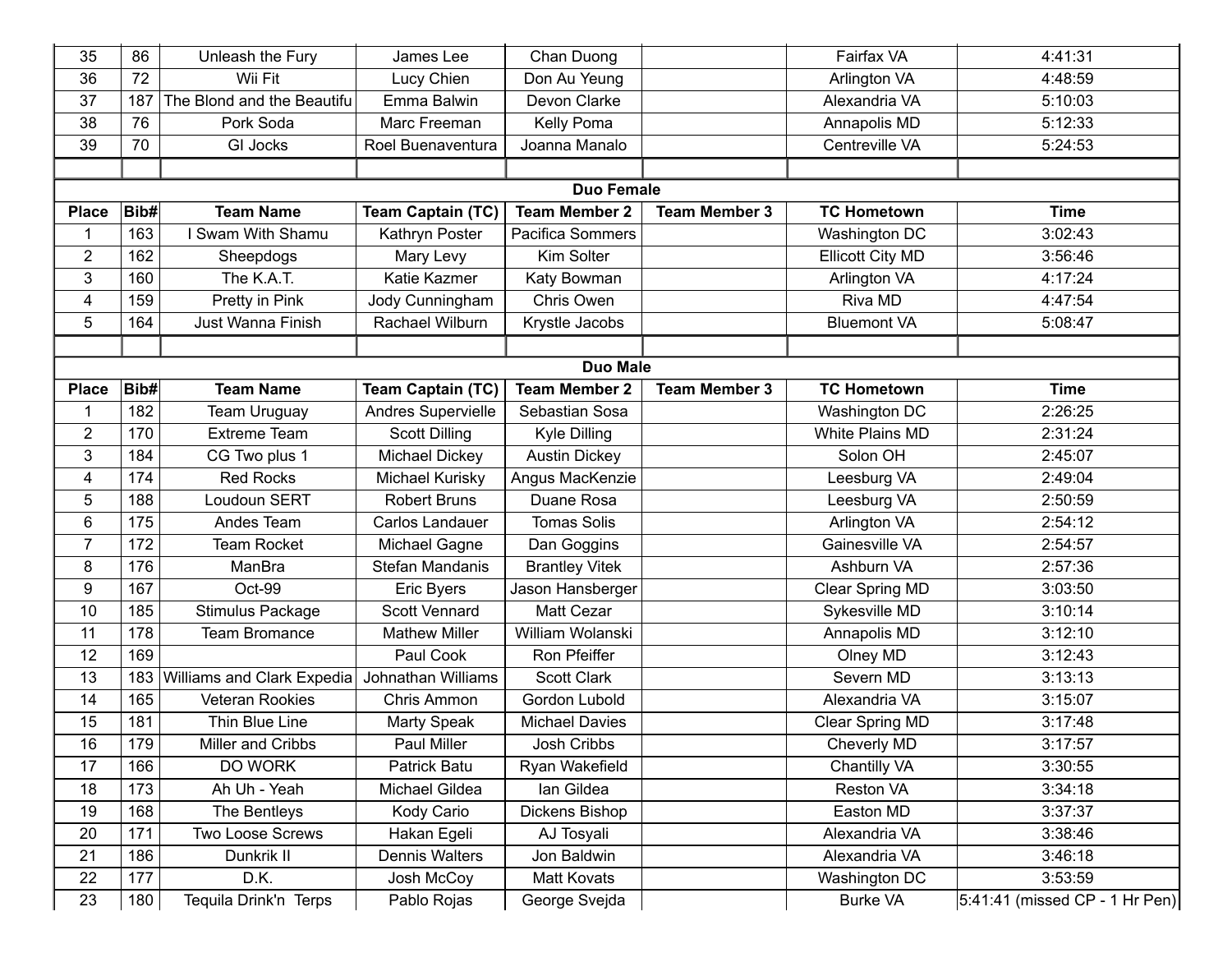| Co-Ed                   |                  |                           |                          |                       |                        |                      |             |  |  |
|-------------------------|------------------|---------------------------|--------------------------|-----------------------|------------------------|----------------------|-------------|--|--|
| <b>Place</b>            | Bib#             | <b>Team Name</b>          | <b>Team Captain (TC)</b> | <b>Team Member 2</b>  | <b>Team Member 3</b>   | <b>TC Hometown</b>   | <b>Time</b> |  |  |
| 1                       | 213              | That's what she said      | Debra Whiteheart         | Louis Whiteheart      | Matthew Whiteheart     | Durham NC            | 2:29:46     |  |  |
| $\overline{2}$          | 207              | Can't Win for Losin'      | <b>Mark Harris</b>       | Margo Harris          | <b>Kelly Clarke</b>    | Centreville VA       | 2:46:15     |  |  |
| 3                       | 205              | Lugnuts II                | Sean Gallagher           | Stacie McSpadden      | Sean Harapko           | Herndon VA           | 2:49:59     |  |  |
| 4                       | 203              | Team Beer Run             | Kara Calvert             | Michael Campbel       | <b>Michael Chavira</b> | Washington DC        | 3:06:19     |  |  |
| 5                       | 214              | Kind of Chunky            | Joe Zaczyk               | <b>Megan Petratis</b> | Sandy Stanley          | Arlington VA         | 3:08:29     |  |  |
| 6                       | 211              | <b>Hot Mess</b>           | Paige Smith              | Bryan Lynch           | <b>Ric Willard</b>     | Fairfax VA           | 3:09:10     |  |  |
| $\overline{7}$          | 208              | 2 Girls and a Guy         | Mandy Hayungs            | Julie Kelly           | <b>Tony Rabak</b>      | Fredericksburg VA    | 3:12:56     |  |  |
| 8                       | 201              | <b>Team Chaotic</b>       | Lilah Al Masri           | Chris Demay           | Megan Ederle           | Annapolis MD         | 3:24:45     |  |  |
| 9                       | 212              | MissLeadingU              | Mark Thomsen             | Lisa Vonder Haar      | Sarah Libeau           | Odenton MD           | 3:32:08     |  |  |
| 10                      | 204              | Moss-Eaters               | Cathy Chen               | Susan Taing           | Akira Irie             | McLean VA            | 3:41:53     |  |  |
| 11                      | 209              | Fam vs. Wild              | Hieu Nguyen              | Amy Sullivan          | Ed Sullivan            | Potomac Falls VA     | 3:49:07     |  |  |
| 12                      | 210              | Free Willing              | Princeton Simeona        | Rhiana Allston        | Logan Haney            | Hollywood MD         | 3:56:31     |  |  |
| 13                      | 202              | Give Way                  | Michael Byers            | <b>Edward Brooke</b>  | Mary Beth Brooke       | Martinsburg WV       | 3:59:00     |  |  |
| 14                      | 206              | <b>Blonde Sandwich</b>    | Jonathan Guidry          | Amanda Guidry         | Jenny Ketchel          | Fairfax VA           | 4:05:25     |  |  |
|                         |                  |                           |                          |                       |                        |                      |             |  |  |
|                         |                  |                           |                          | <b>Female</b>         |                        |                      |             |  |  |
| <b>Place</b>            | Bib#             | <b>Team Name</b>          | <b>Team Captain (TC)</b> | <b>Team Member 2</b>  | <b>Team Member 3</b>   | <b>TC Hometown</b>   | <b>Time</b> |  |  |
| $\mathbf 1$             | 219              | <b>Team Possible</b>      | Kim Holway               | Elizabeth Pike        | Colette Landon         | Hamilton VA          | 3:01:06     |  |  |
| $\overline{2}$          | 217              | High Maintenance          | Karen Druffel            | Kathy Sabatini        | Silvia Bouchard        | Elkridge MD          | 3:31:01     |  |  |
| 3                       | 215              | That's What He Said       | Amy Beley                | Gina Krump            | Evelyn Swain           | Washington DC        | 3:31:58     |  |  |
| $\overline{\mathbf{4}}$ | 218              | T.A.K.                    | <b>Kate Fritz</b>        | <b>Tenley Martin</b>  | Anna Bedford           | Annapolis MD         | 4:21:18     |  |  |
| 5                       | 222              | <b>Triple Sec</b>         | Joanne Wolfe             | Dana Waring           | Melissa Astin          | <b>Berryville VA</b> | 4:27:36     |  |  |
| $6\phantom{1}$          | 220              | The Resolutionaries       | Jessica Rocha            | <b>Hope Durack</b>    | Jennifer Epperson      | Chapl Hill NC        | 4:50:33     |  |  |
| $\overline{7}$          | 216              | blue footed boobies       | <b>Brittany Carter</b>   | Christi Kruse         | Diane Wyse             | Suffolk VA           | 5:08:12     |  |  |
|                         |                  |                           |                          |                       |                        |                      |             |  |  |
| <b>Male</b>             |                  |                           |                          |                       |                        |                      |             |  |  |
| <b>Place</b>            | Bib#             | <b>Team Name</b>          | <b>Team Captain (TC)</b> | <b>Team Member 2</b>  | <b>Team Member 3</b>   | <b>TC Hometown</b>   | <b>Time</b> |  |  |
| 1                       | 232              | Vertical Experience! Part | Mike Lui                 | Mike Furst            | Alan Zang              | Rockville MD         | 2:27:51     |  |  |
| $\overline{c}$          | $\overline{243}$ | 406 Janie Vtribe          | Jonathan Wood            | David Berg            | Kyle Urda              | Dumfries VA          | 2:48:25     |  |  |
| 3                       | 224              | <b>LAYC</b>               | Steve Chaplain           | Clark Johnston        | Mike Leon              | Washington DC        | 2:49:01     |  |  |
| $\overline{4}$          | 244              | jkb                       | <b>Bill Zink</b>         | Joe Zink              | Kurt Riesenburg        | Fairfax VA           | 2:55:31     |  |  |
| $\sqrt{5}$              | 229              | DC Munici-pals            | Keith Goodman            | Mark Foster           | Doug Taylor            | Washington DC        | 2:57:25     |  |  |
| $\,6\,$                 | 227              | <b>Hot Pockets</b>        | Kim Durack               | Kimmo Hiukka          | <b>Will Corbett</b>    | Durham NC            | 3:07:43     |  |  |
| $\overline{7}$          | 238              | <b>LCSO SERT</b>          | Aaron Taylor             | <b>Brian Sayre</b>    | Kevin Hibson           | Ashburn VA           | 3:09:54     |  |  |
| 8                       | 233              | <b>Bikers Of Catan</b>    | Matt Reese               | Phil Reese            | <b>Steve Maurer</b>    | Gaithersburg MD      | 3:10:25     |  |  |
| 9                       | 237              | Hostile Old Men           | Jeff Suess               | Jeff Scalzo           | Matt Powell            | Berryville VA        | 3:10:40     |  |  |